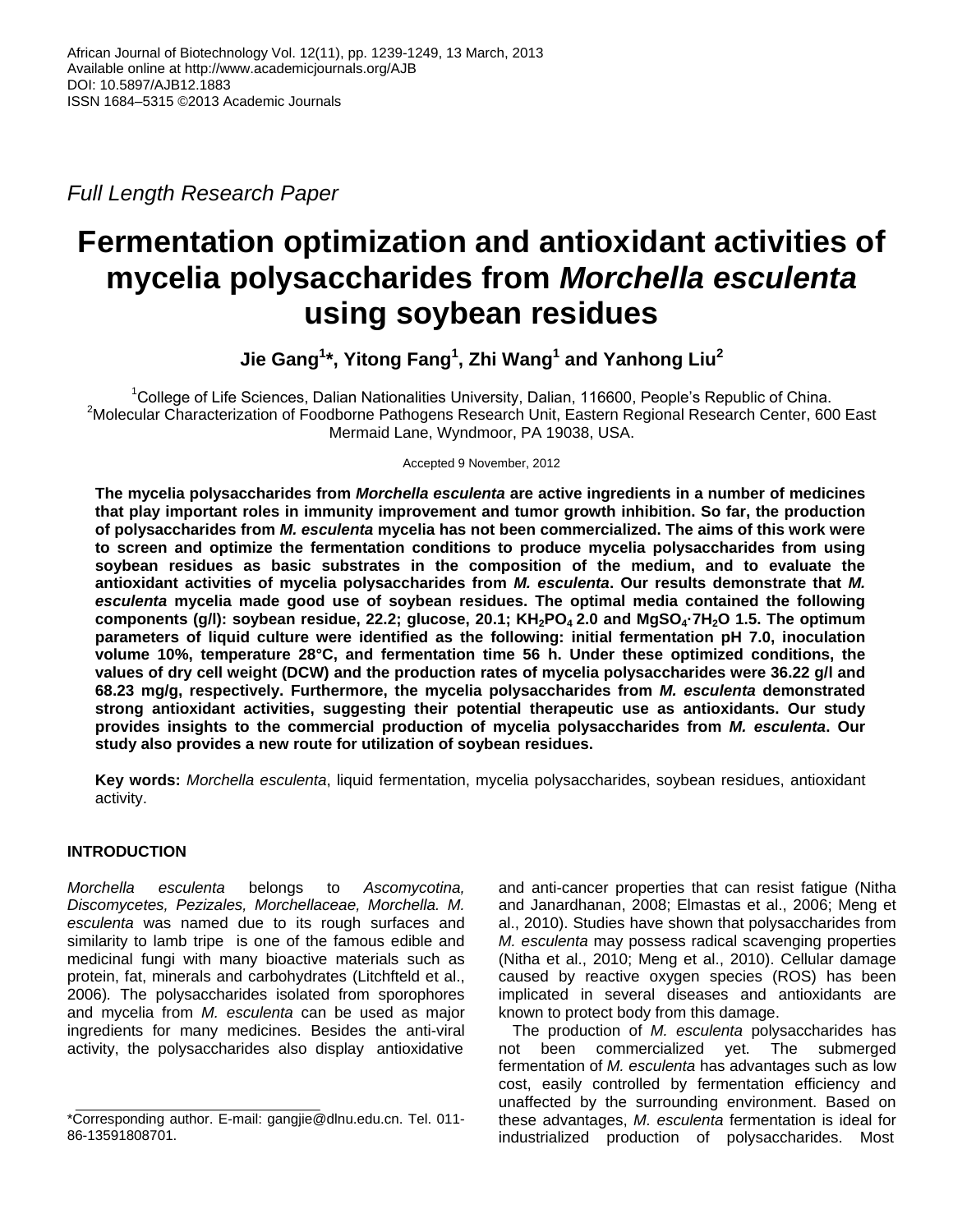importantly, the fermented sporophores and mycelia of *M. esculenta* have similar properties in flavor, chemical composition and physiological function (Zhang et al., 2010; Wang et al., 2007). Therefore, the polysaccharides isolated from fermented sporophores and mycelia of *M. esculenta* are the major sources for production. Zhao and Ma (2002) studied the components required for the liquid media for fermentation. The spore germination of the wild *M. esculenta* was studied by Li et al. (2004), and the optimal germination and growth factors of the *M. esculenta* were investigated. Strains of *M. esculenta*  suitable for liquid fermentation were identified; and the optimal conditions were identified (Xing et al., 2004). Sun and Wu (2000) determined the optimal conditions for *M. esculenta* fermentation and growth. While most studies were focused on the production of polysaccharides using cultural conditions of mycelia in *M. esculenta* (Xu et al., 2008; Meng et al., 2010), fewer studies were focused on using submerged fermentation to obtain polysaccharides from *M. esculenta.*

Soybean residues are the by-products of soybean food processing after the soluble proteins have been removed. Soybean residues received less attention due to their low calories and poor oral taste (Xue et al., 2009). However, soybean residues contain rich nutritional values with 50% fibers, 20% proteins and 10% fats. Soybean residues are mainly used for animal feeding, or used as protein feeds after microbiological fermentation (Mo, 2007). Although the extraction of polysaccharides from *M. esculenta* has been optimized, there is no study on polysaccharide optimization in *M. esculenta* mycelia through fermentation using soybean residues. In this paper, we applied the response surface methodology to optimize the fermentation media and conditions for polysaccharides production in mycelia *M. esculenta* using soybean residues. We further studied the antioxidant activities of the raw polysaccharides isolated from mycelia of *M. esculenta.* Our results provide a reference for large-scale polysaccharide extraction from mycelia of *M.* esc*ulenta*  by industrial fermentation using soybean residues.

### **MATERIALS AND METHODS**

The strains and media was purchased from Edible Fungi Research Institute in Chaoyang City and maintained on synthetic potato dextrose agar (PDA). The components for slant and agar media (PDA media) were as follows: 200 g potato, 20 g glucose, 20 g agar, and 1000 ml water. PDA media without agar were used as seeding media. Soybean residues were used as the base for fermentation medium, with 20 g glucose, 1.5 g MgSO<sub>4</sub>, 1g  $KH<sub>2</sub>PO<sub>4</sub>$ and 1000 ml of water. Soybean residues, provided by the food courts in Dalian Nationality University, were powdered and baked at 60°C until they were used.

#### **Strain activation, seed incubation and fermentation**

The strain (*M. esculenta)* was streaked onto agar slant and incubated at 25°C for seven days. The strain inoculated in PDA

liquid media were incubated at 28°C and shaken on a rotary shaker (Fengmeng Inc., Shanghai, China) at 150 rpm/min for five to seven days. 10% of the seeds from PDA liquid media were placed into fermentation media, incubated at 28°C and shaken at 150 r/min for five to seven days. After centrifugation at 5000 rpm for 20 min, the mycelial pellets were washed with distilled water three times. The washed mycelia were baked at 60°C prior to use.

#### **Mycelia polysaccharides isolation and determination of dry weights**

The polysaccharides from mycelia were isolated using the hot-water method. The dried mycelia and water were placed at 1:20 (W/V ratio) at 60°C for 3 h. After filtration, three volumes of ethanol were added to the filtrates and the resulting mixture was incubated at 4°C for 12 h. After centrifugation at 5000 rpm for 15 min, the precipitates were washed with 75% ethanol twice to eliminate reduced sugars. The precipitates were dissolved in distilled water for determination of polysaccharides. The polysaccharides were determined by the method of phenol-sulfuric acid using glucose as the standard (Chaplin and Kennedy, 1994). Then, 10 ml of fermented mycelia were spun down at 4000 rpm for 15 min. The precipitates were washed with distilled water three times and were baked at 60°C followed by measurements for dry weights of mycelia polysaccharides. All experiments were performed three times and the average values were presented.

#### **Hydroxyl radical scavenging activity**

The Fenton Reaction was used to determine the hydroxyl activity. H<sub>2</sub>O<sub>2</sub> and Fe<sup>2+</sup> were mixed to produce OH'. Iron 2<sup>+</sup> was reacted with o-phenanthroline to form a colored complex ion. The intensity of the absorbance was measured using UV-2000 spectrophotometer (UNICO Shanghai Instruments Co., Ltd, P. R, China). The following solutions were added in turn to seven tubes: 1 ml Tris-HCl at pH 8.2, 0.3 mL ammonium ferrous sulfate, and 7.5 mmol/L ophenanthroline. Number 1 was used as the background blank. 1 ml solution of mycelia polysaccharide from *M. esculenta* was added to tubes number three to seven. 1 ml 7.5 mmol/L  $H_2O_2$  was added to tubes number two to seven. After the reactions were run at 37°C for 1 h, the absorbance at 510 nm was measured and the scavenging rate for OH<sup>·</sup> was calculated as follows:

Scavending rate (%) = 
$$
\frac{(A_3 - A_2)}{(A_1 - A_2)} \times 100
$$

Where,  $A_1$  and  $A_2$  are the absorbance with and without water and  $A<sub>3</sub>$  is the absorbance after the sample solution was added.

#### **Superoxide anion [O<sup>2</sup> - ·] radical scavenging activity**

Pyrogallol is able to form the intermediate product  $O_2$  with colored substance by oxidation under basic conditions. This free radical can stimulate the self-oxidation of Pyrogallol. The scavenging activities of  $O<sub>2</sub>$  were measured by determining the inhibition to the selfoxidation of pyrogallol. Tris-HCl (4.5ml 0.05mol/L) buffer was added to 5 separate tubes with incubation at 25°C water bath for 25 min, 0.1 ml mycelia polysaccharide solution and 0.4 ml 0.5 mmol/L Pyrogallol solution were added to each tube and mixed at 25°C for 4 min. Two drops of 8 mol/ L HCl were added to each tube to stop the reaction. The absorbance (Ai) at 320nm was measured using the UV-2000 spectrophotometer (UNICO Shanghai Instruments Co., Ltd, P. R, China). The same volume of water was used as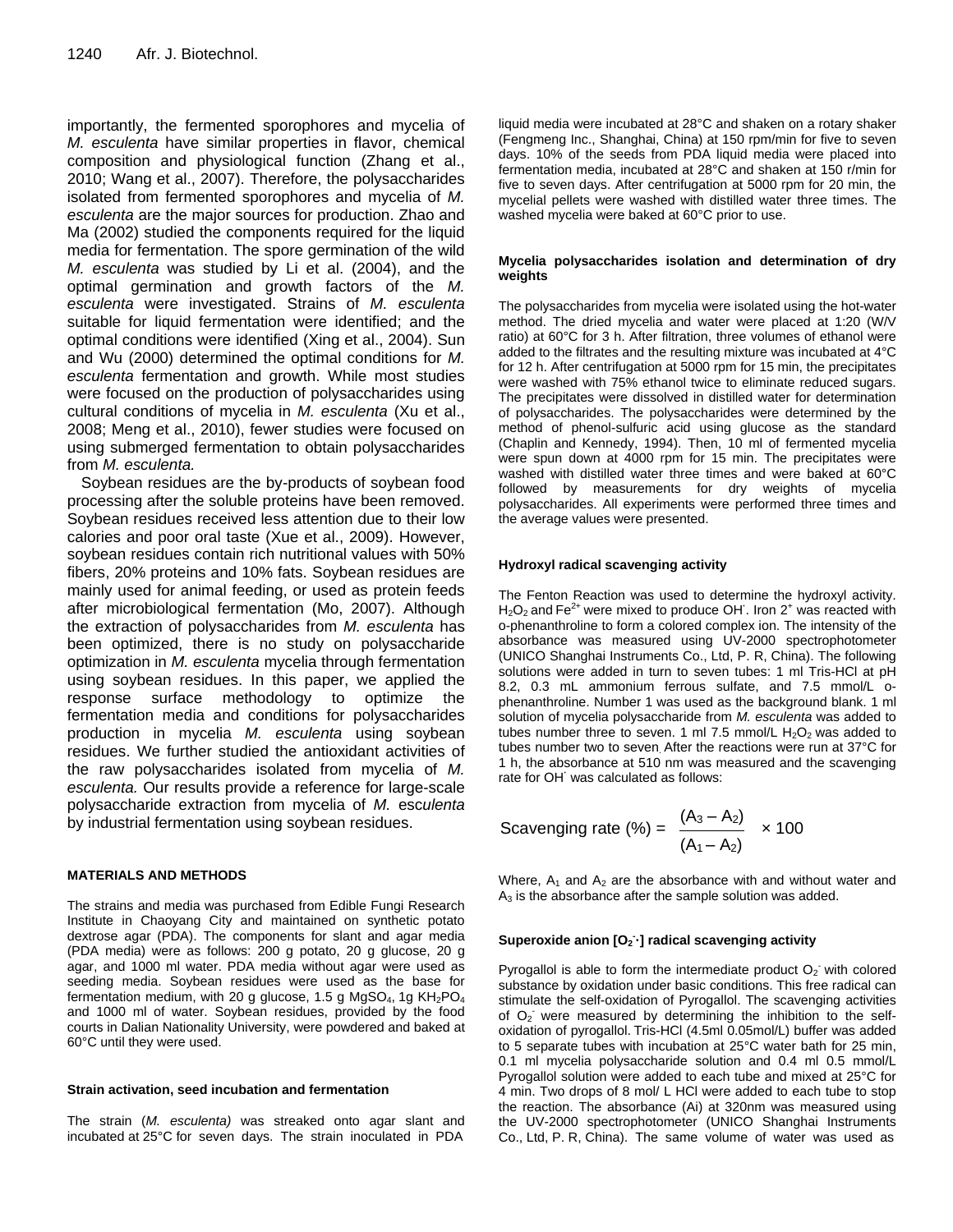| Table 1. The factors and levels of response surface analysis. |  |  |
|---------------------------------------------------------------|--|--|
|---------------------------------------------------------------|--|--|

| Code | Soybean residue content (%) $X_1$ Glucose content (%) $X_2$ KH <sub>2</sub> PO <sub>4</sub> content (%) $X_3$ |     | MgSO <sub>4</sub> content (%) $X_4$ |
|------|---------------------------------------------------------------------------------------------------------------|-----|-------------------------------------|
|      |                                                                                                               |     |                                     |
|      |                                                                                                               |     | 0.15                                |
|      |                                                                                                               | 0.3 |                                     |

Soybean residue content (%)ξ corresponds to independent variable X<sub>1</sub>; glucose content (%)ξ<sub>2</sub> corresponds to independent variable X<sub>2</sub>; KH<sub>2</sub>PO<sub>4</sub> content (%)ξ<sub>3</sub> corresponds to independent variable X<sub>3</sub>; MgSO<sub>4</sub>·7H<sub>2</sub>O content (%)ξ<sub>4</sub> corresponds to independent variable; X<sub>4</sub>. Code variation: X<sub>1</sub>=  $(\xi_1 - 2.0)/1.0$ ;  $X_2 = (\xi_2 - 2.0)/1.0$ ;  $X_3 = (\xi_3 - 0.2)/0.1$ ;  $X_4 = (\xi_4 - 0.15)/0.05$ .

control. Vc was used as a positive control. The following equation was used to calculate the scavenging rate of superoxide anion  $[O_2]$ :

Scavending rate (%) = 
$$
\frac{(A_0 - A_i)}{A_0} \times 100
$$

Where,  $A_0$  is the absorbance of blank and *Ai* is the absorbance of samples.

#### **DPPH· free radicals scavenging activity**

1,1-Diphenyl-2-picrylhydrazyl (DPPH) free radicals are stable with purple color in ethanol solution, with a strong absorbance at 517 nm. The scavenging rate to DPPH could be measured by determining the removal of DPPH from the unknown substances. Different amounts of Tris-HCl buffer (2, 1.98, 1.98, 1.98, 2.98 mL, pH 7; 40 and 50mmol/L) were added to 5 tubes (number 1 to 5) separately. 1 ml of 0.1mmol/L DPPH ethanol solution was added to number 1 to 4 tubes. 0.02 ml mycelia polysaccharide solutions of different concentrations were added to tubes number 2 to 5. The tubes were mixed well and incubated at room temperature for 30 min. The absorbance at 517 nm was measured with the UV-2000 spectrophotometer (UNICO Shanghai Instruments Co., Ltd, P. R, China). Vc was used as a positive control. Inhibition of free radical by DPPH in percent (I%) was calculated using the following equation:

Scavending rate (%) = 
$$
[1 - \frac{(A_2 - A_0)}{A_1} \times 100]
$$

Where, *A0* and *A1* are the absorbance with and without DPPH, and *A2* is the absorbance after the sample solution was added.

#### **RESULTS AND DISCUSSION**

## **Optimization of the fermentation media for mycelia polysaccharides in** *M. esculenta* **using soybean residues**

The response surface analysis was used to optimize the components of the soybean residue fermentation media of mycelia polysaccharides. Table 1 lists the factors and levels by response surface analysis. The mycelia polysaccharide production rate (mg polysaccharides/g dried mycelia) was used as the response value; the results are listed in Table 2. The regression model simulator and variance analysis were used to analyze the results. The results were also analyzed by SAS software. Table 3 lists the regression coefficients of polynomial model. The variance analysis of the experimental results is shown in Table 4. The equation from the second regression simulator was:

 $Y=66.38-9.94X_1+0.31X_2+0.40X_3+0.86X_4-22.87X_1^2+0.3$  $6X_1X_2 - 10.52X_2^2 + 1.50X_1X_3 - 1.79X_2X_3 - 14.00X_3^2 + 1.50$  $X_1X_4$  – 1.42  $X_2X_4$  + 1.65  $X_3X_4$  – 6.89  $X_4^2$ .

The R-square of the regression equation equal 0.9120, indicating better agreement with the fitted equation. 91.20% of the response value variations came from the selected variable. The F- and P- values were used to examine the variance and interaction strength between independent variables. The factors will be more significant if the absolute F-value becomes larger and the P-value becomes smaller (Elibol, 2004). The F-value of the regression model was very significant (P<0.01) (Table 4) from the variance analysis, indicating the good agreement with the quadratic regression equation. This model can explain 91.2% variation of the dependent variable Y. The coefficient of Y was 13.9116. Therefore, the regression equation reflects the genuine relationship between various factors and response values. The optimal components of the fermentation media can be determined by the regression equation. The linear F test of regression equation was obvious (P<0.01), the quadratic F test was obvious and the cross product was not obvious. This indicates that the dormant effect of the selected four variables was obvious and the cross effect of variables were less obvious.  $X_1$  (soybean residue contents) and  $X_3$  (KH<sub>2</sub>PO<sub>4</sub> content) were very obvious to the response values (P<0.01), respectively whereas  $X_2$ (glucose content) and  $X_4$  (MgSO<sub>4</sub> $-7H_2O$  content) were not very obvious to the response values, respectively (Table 4).

3-D response surfaces plots were generated according to the regression model (Figures 1 to 6). Each curve shows the effect of two independent variables varying within the experimental range of polysaccharides production. The 3-D graphs of response surfaces and different factors  $(X_1$  and  $X_2$ ,  $X_1$  and  $X_3$ ,  $X_1$  and  $X_4$ ,  $X_2$  and  $X_3$ ,  $X_2$  and  $X_4$ ,  $X_3$  and  $X_4$ ) are shown in Figures 1 to 6. The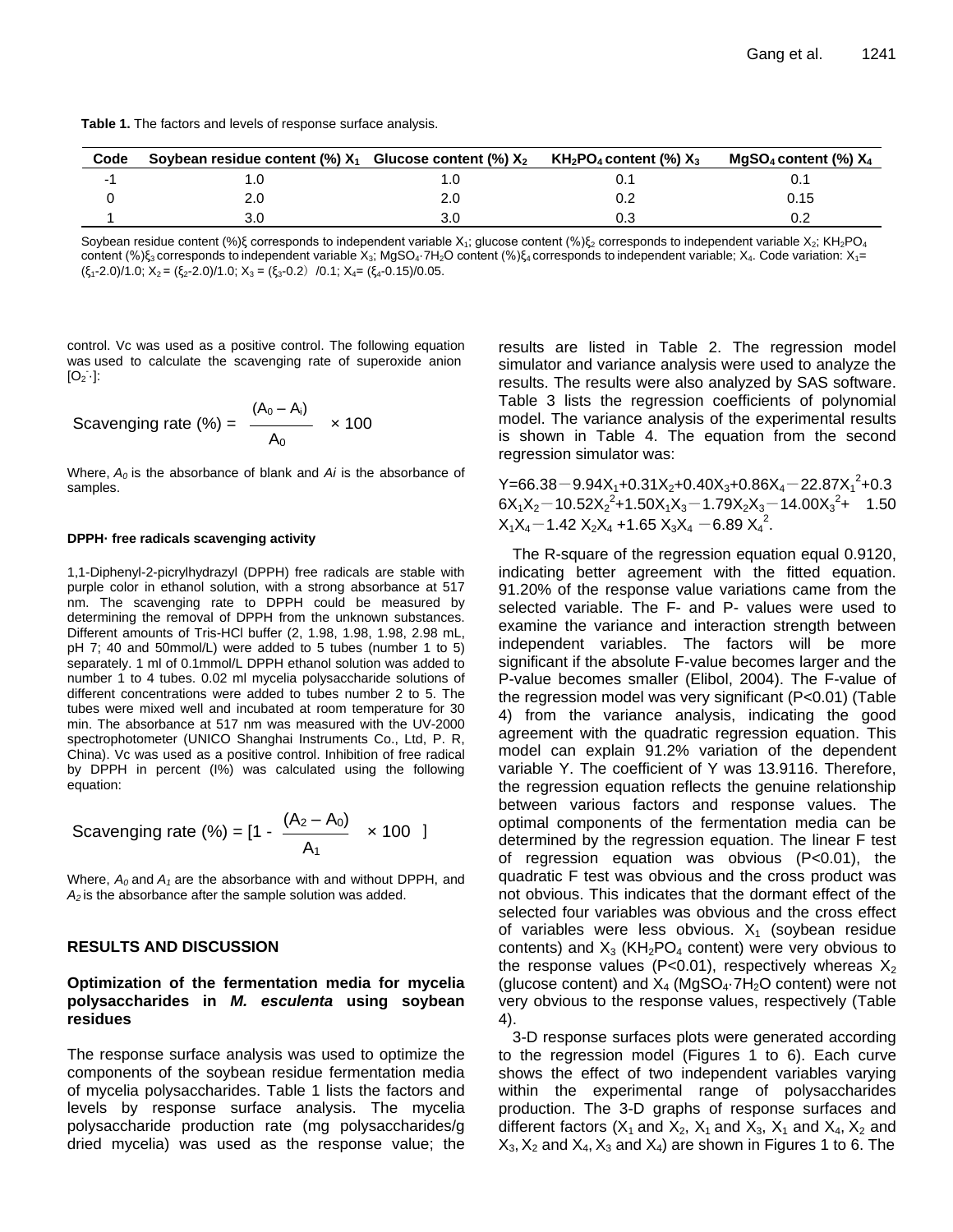| <b>Experiment number</b> | $X_1$    | $\mathsf{X}_2$ | $X_3$            | $\mathsf{X}_4$ | Response number Y |
|--------------------------|----------|----------------|------------------|----------------|-------------------|
| 1                        | $-1$     | $-1$           | $\mathbf 0$      | $\mathsf 0$    | 45.08             |
| $\boldsymbol{2}$         | $-1$     | 1              | $\boldsymbol{0}$ | 0              | 40.74             |
| 3                        |          | -1             | 0                | 0              | 17.83             |
| 4                        |          |                | 0                | 0              | 14.91             |
| 5                        | 0        | 0              | $-1$             | -1             | 46.16             |
| 6                        | 0        | 0              | -1               | 1              | 41.41             |
| 7                        | 0        | 0              |                  | -1             | 39.58             |
| 8                        | $\Omega$ | 0              |                  | 1              | 41.41             |
| $\boldsymbol{9}$         | -1       | 0              | 0                | -1             | 41.24             |
| $10$                     |          | 0              | 0                | 1              | 40.83             |
| 11                       |          | 0              | 0                |                | 26.24             |
| 12                       |          | 0              | 0                |                | 31.83             |
| 13                       | 0        | $-1$           | -1               | 0              | 35.41             |
| 14                       | $\Omega$ | $-1$           |                  | 0              | 43.99             |
| 15                       | 0        |                |                  | 0              | 40.16             |
| 16                       | 0        |                |                  | 0              | 41.58             |
| 17                       | $-1$     | $\mathbf 0$    |                  | 0              | 46.16             |
| 18                       | -1       | 0              |                  | 0              | 43.83             |
| 19                       |          | 0              |                  | 0              | 22.08             |
| 20                       |          | 0              |                  | 0              | 25.74             |
| 21                       | 0        | -1             | 0                | -1             | 48.33             |
| 22                       | 0        | -1             | 0                | 1              | 55.16             |
| 23                       | 0        |                | 0                | -1             | 55.49             |
| 24                       | 0        |                | 0                |                | 56.66             |
| 25                       | 0        | 0              | 0                | 0              | 62.49             |
| 26                       | 0        | 0              | 0                | 0              | 65.08             |
| 27                       | 0        | 0              | 0                | 0              | 68.16             |
| 28                       | 0        | 0              | 0                | 0              | 68.90             |
| 29                       | 0        | 0              | 0                | 0              | 67.28             |

**Table 2.** The experimental design and results of response surface analysis.

**Table 3.** The regression coefficients of polynomial model.

| <b>Parameter</b> | Degrees of freedom | <b>Parameter estimate</b> | <b>Standard Error</b> | TforH0: Parameter=0 | Prob >  T |
|------------------|--------------------|---------------------------|-----------------------|---------------------|-----------|
| <b>INTERCEPT</b> |                    | 66.38                     | 2.73                  | 24.29               | 0.0000    |
| X1               |                    | $-9.94$                   | 1.76                  | $-5.63$             | 0.0001    |
| X2               |                    | 0.31                      | 1.76                  | 0.18                | 0.8623    |
| X <sub>3</sub>   |                    | 0.40                      | 1.76                  | 0.22                | 0.8257    |
| X4               |                    | 0.86                      | 1.76                  | 0.49                | 0.6354    |
| $X1^*X1$         |                    | $-22.87$                  | 2.40                  | $-9.53$             | 0.0000    |
| $X2^*X1$         |                    | 0.36                      | 3.06                  | 0.12                | 0.9091    |
| $X2^*X2$         |                    | $-10.52$                  | 2.40                  | $-4.38$             | 0.0006    |
| $X3*X1$          |                    | 1.50                      | 3.06                  | 0.49                | 0.6316    |
| $X3^*X2$         |                    | $-1.79$                   | 3.06                  | $-0.59$             | 0.5673    |
| $X3^*X3$         |                    | $-14.00$                  | 2.40                  | $-5.83$             | 0.0000    |
| $X4*X1$          |                    | 1.50                      | 3.06                  | 0.49                | 0.6311    |
| $X4^*X2$         |                    | $-1.42$                   | 3.06                  | $-0.46$             | 0.6504    |
| $X4^*X3$         |                    | 1.65                      | 3.06                  | 0.54                | 0.5987    |
| $X4^*X4$         |                    | $-6.89$                   | 2.40                  | $-2.87$             | 0.0123    |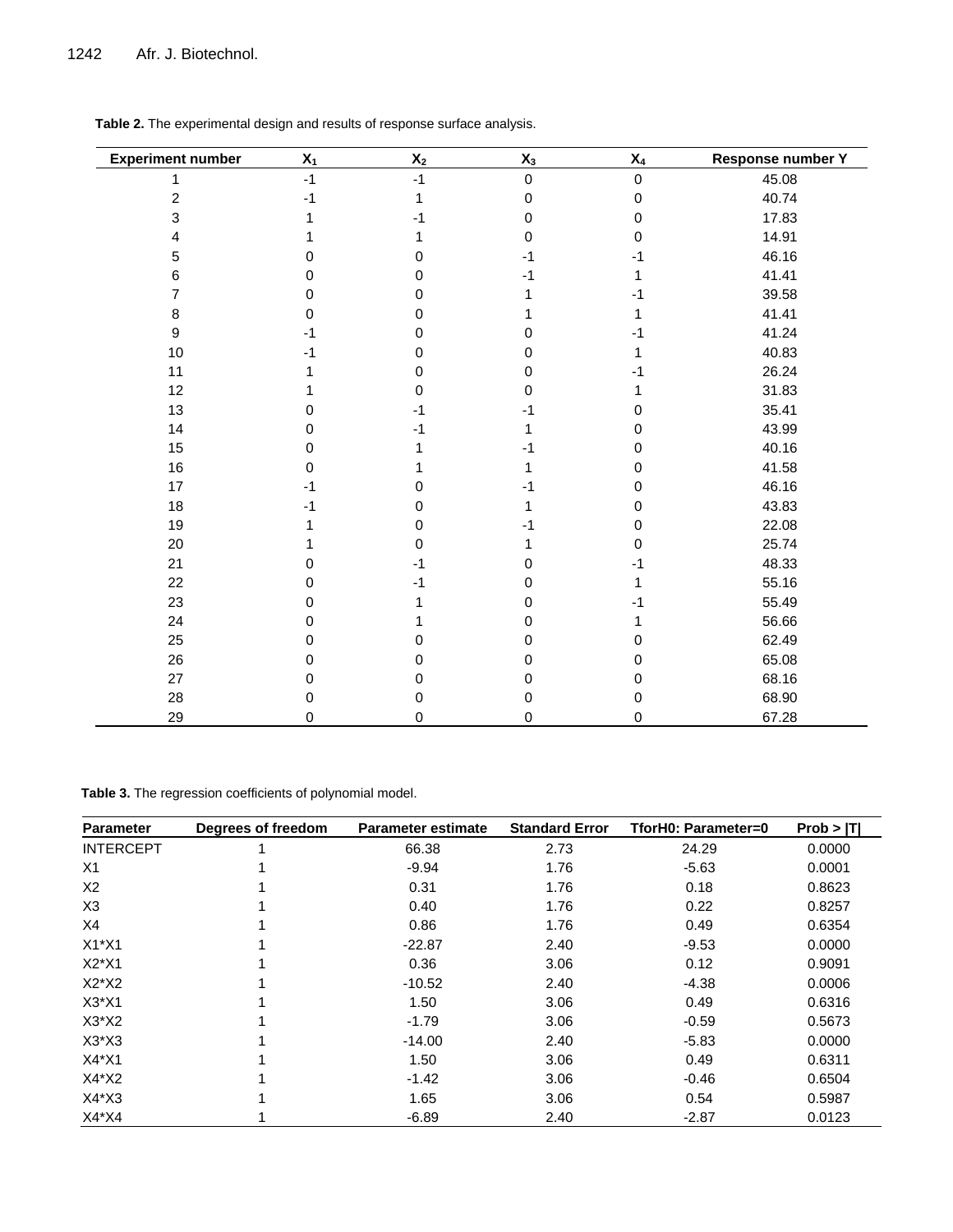| Regression           | Degrees of freedom | Sum of square | R-square | <b>F-value</b> | Prob>F |
|----------------------|--------------------|---------------|----------|----------------|--------|
| X1                   | 5                  | 4596.49       | 919.30   | 24.62          | 0.0000 |
| X <sub>2</sub>       | 5                  | 739.98        | 148.00   | 3.96           | 0.0189 |
| X <sub>3</sub>       | 5                  | 1305.12       | 261.02   | 6.99           | 0.0018 |
| X4                   | 5                  | 344.73        | 68.95    | 1.85           | 0.1682 |
| Linear               | 4                  | 1196.87       | 0.20     | 8.01           | 0.0014 |
| Quadratic            | 4                  | 4172.34       | 0.70     | 27.94          | 0.0000 |
| Cross product        | 6                  | 50.12         | 0.01     | 0.22           | 0.96   |
| <b>Total Regress</b> | 14                 | 5419.32       | 0.91     | 10.37          | 0.0000 |

**Table 4.** The variance analysis of experimental results.



**Figure 1.** The effect of x1 (soybean residue) and x2 (glucose) on polysaccharides production.

graphic visualization allows the relationships between the experimental levels of each factor and the response to be investigated, and the type of interactions between the variables to be determined, which is necessary to establish the optimal composition of the fermentation medium. As can be seen from the shapes of coutour lines shown in Figures 1 to 6, the optimal values of the independent variables could be observed, and the interaction between each independent variable could be easily understood. It can been seen from the response surface curves and contour curves that the polysaccharide production rate existed at an extreme within the tested range. The highest point of the response surface plots was also the center of the smallest oval in the contour plots. According to the shape of fitted responding curve, the effect of  $X_1$  to  $X_4$  to the polysaccharide production rate was evaluated.

SAS was used to do the canonical analysis of regression model to find the optimal response areas. As shown in Table 5, the stationary point existed with the maximum value. According to the model, the maximum polysaccharide production estimate was 67.47 mg/g.

## **Optimization of fermentation conditions of mycelia polysaccharides in** *M. esculenta*

The orthogonal experiments with three factors and three levels were used to optimize the fermentation conditions. The factors and levels are listed in Table 6 and the results are listed in Table 7. As Table 7 shows, the optimal fermentation conditions were A2B2C2 that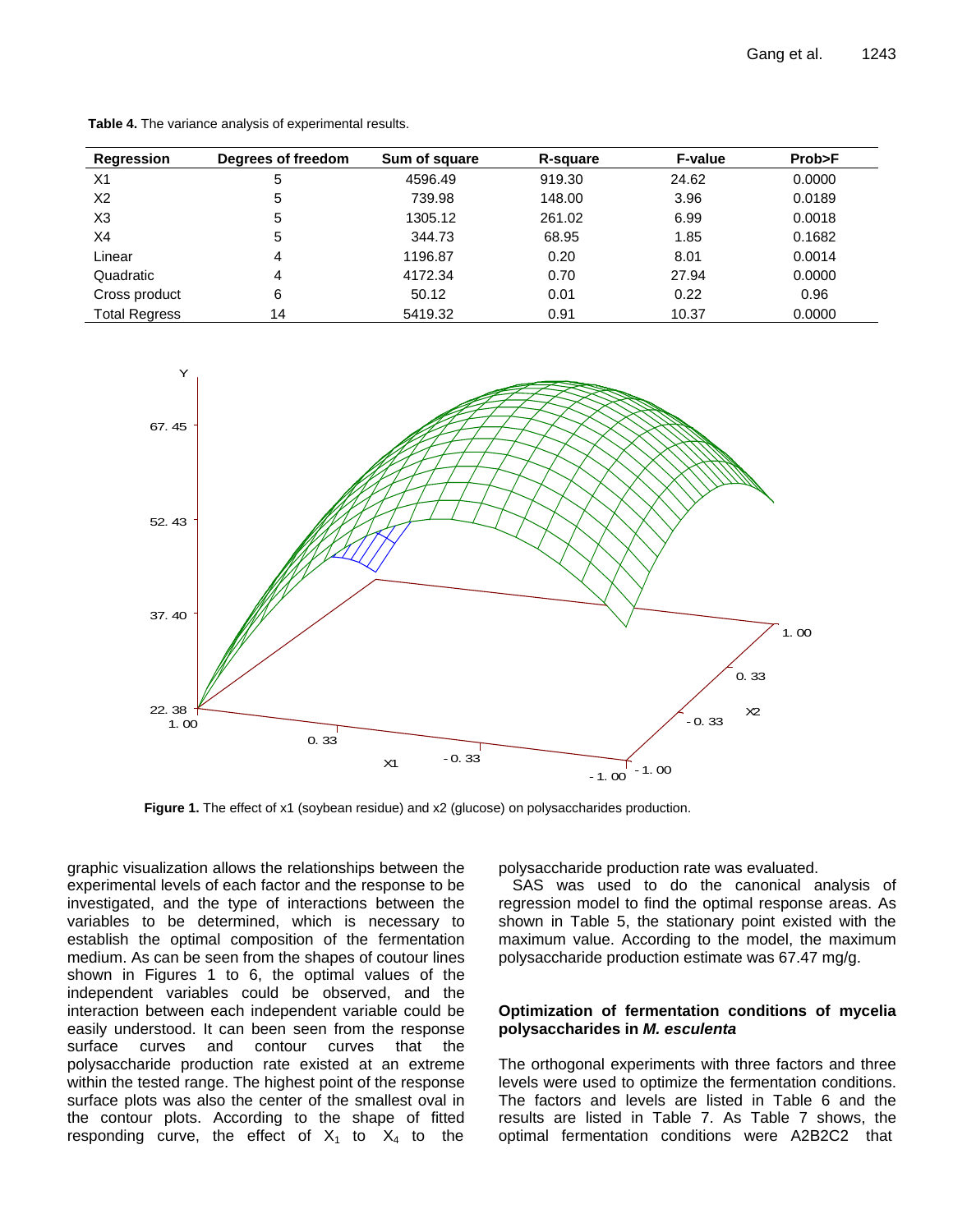

**Figure 2.** The effect of x1 (soybean residue) and x3 (KH<sub>2</sub>PO<sub>4</sub>) on polysaccharides production.



Figure 3. The effect of x1 (soybean residue) and x4 (MgSO<sub>4</sub>·7H<sub>2</sub>O) on polysaccharides production.

correlated to pH 7, 10% inoculation and 28°C fermentation temperature. The factors that affect the polysaccharide production rate were in the following order:  $R_B > R_A > Rc$ . The variance analysis of experimental results in Table 7 indicates that the three factors had no obvious effect to experimental results.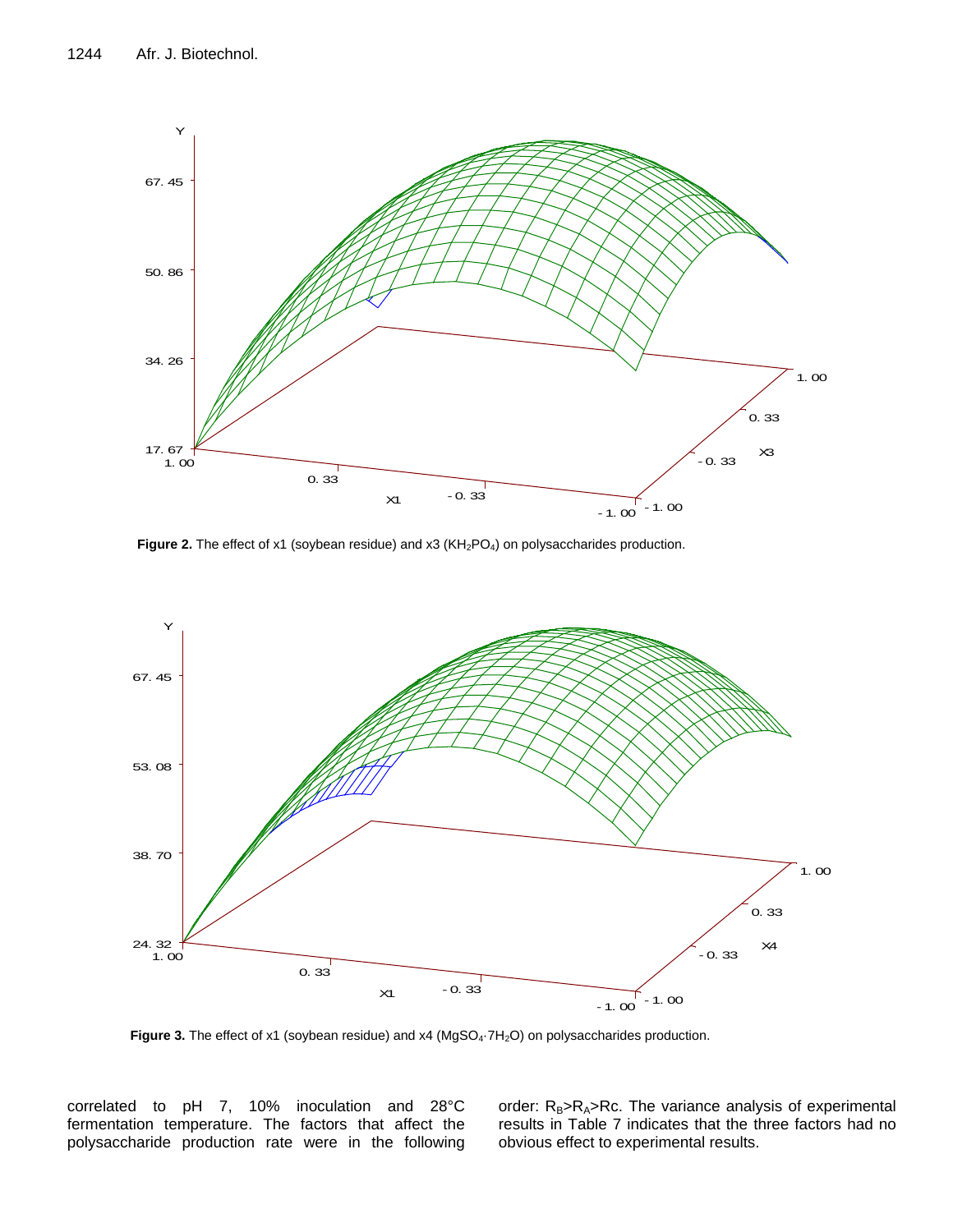

Figure 4. The effect of x2 (glucose) and x3 (KH<sub>2</sub>PO<sub>4</sub>) on polysaccharides production.



Figure 5. The effect of x2 (glucose) and x4 (MgSO<sub>4</sub>·7H<sub>2</sub>O) on polysaccharides production.

## **Fermentation curves of mycelia polysaccharides from** *M. esculenta*

The optimized conditions using soybean residues as base were used to ferment the *M. esculenta* mycelia. The growth of mycelia and the polysaccharides production were measured (Figure 7). The growth of mycelia was in lag-phase during 0 to 16 h, log-phase during 16 to 48 h and reached the stationary phase afterwards. At 56 h of fermentation, the maximum dry weights reached 36.22 g/L. The production of polysaccharides synchronized with the growth of mycelia. The rate of polysaccharide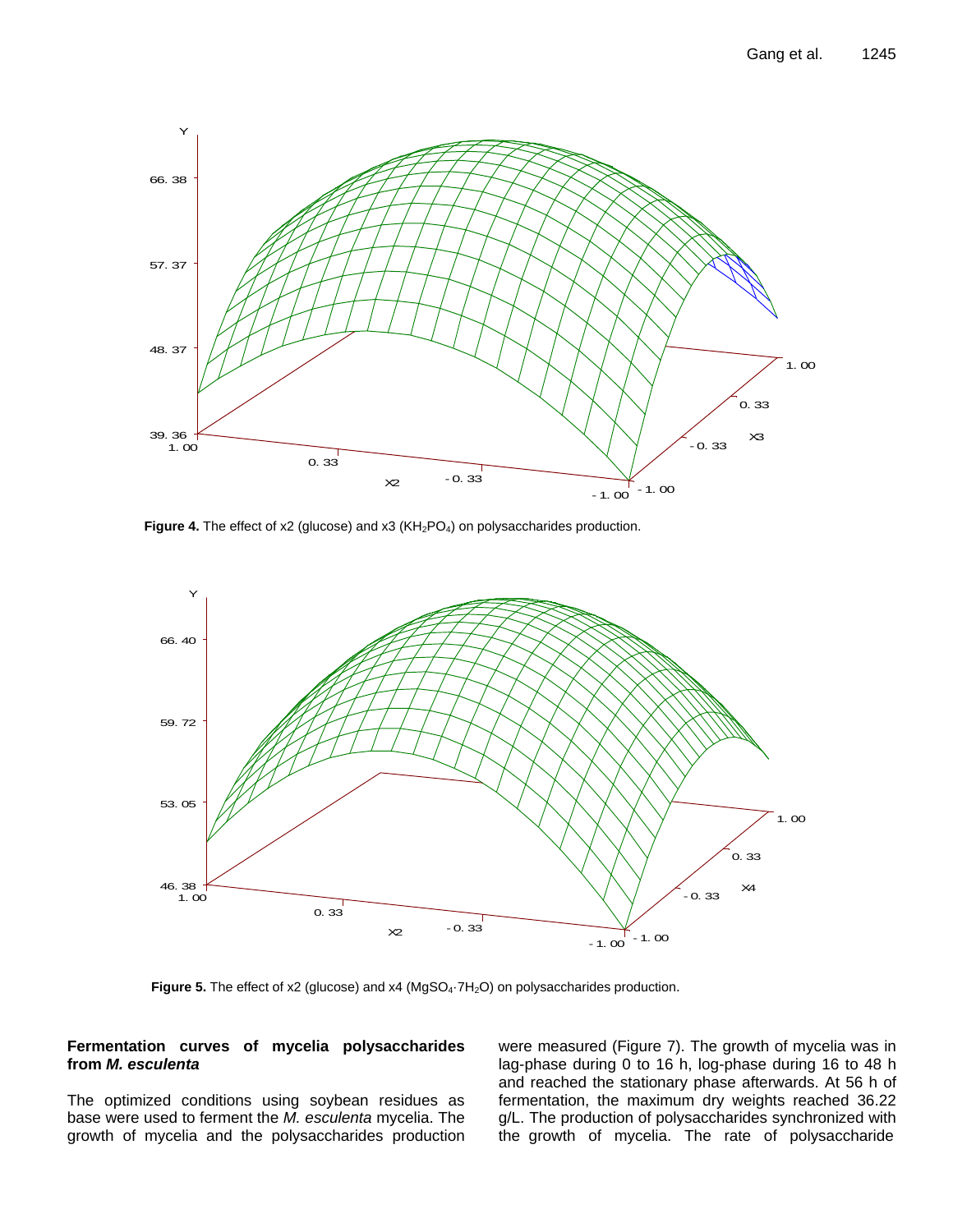

**Figure 6.** The effect of x3 (KH<sub>2</sub>PO<sub>4</sub>) and x4 (MgSO<sub>4</sub>·7H<sub>2</sub>O) on polysaccharides production.

**Table 5.** The canonical analysis of response surface.

| Factor            | ---<br>. .        | ^^             | ^~    | vЛ   | .<br>ıaı       | onary point<br>ationar<br>- Jla |
|-------------------|-------------------|----------------|-------|------|----------------|---------------------------------|
| Critical<br>Value | $\sim$<br><u></u> | $0.0^{\prime}$ | 400.ر | 0.04 | ົ<br>z<br>$+1$ | maximum                         |

**Table 6.** The factors and levels of orthogonal experiment for the fermentation conditions of mycelia polysaccharides from *Morchella esculenta*

|       |        | <b>Factor</b>            |                              |
|-------|--------|--------------------------|------------------------------|
| Level | A (pH) | <b>B</b> (inoculation %) | C (fermentation temperature) |
|       |        |                          | 26                           |
|       |        |                          | 28                           |
|       |        | 15                       | 30                           |

production was maximized at 68.23 mg/g, which is in good agreement with the predicted value (67.47 mg/g) from the model, indicating that the model was adequate. Our polysaccharide production yielded were much high than a previous study where the extraction of polysaccharides were optimized without fermentation (Meng et al., 2010).

## **The antioxidant activities of mycelia polysaccharides from** *M. esculenta*

To test the antioxidant potentials of mycelia polysaccharides

from *M. esculenta*, the scavenging effects of mycelia polysaccharides to three free radicals (OH  $, O<sub>2</sub>$  and DPPH·) were investigated. Polysaccharides were isolated from the mycelia using the optimized media and fermentation conditions. 75.54% of crude polysaccharides was obtained and used to study the antioxidant activities. All experiments were performed in triplicates and the mean values were presented. As shown in Figure 8, the scavenging rate of mycelia polysaccharides to OH· was higher than Vc after its concentration was over 0.04 mg/ml. The savaging rate was 71.78% under the concentration of 0.1 mg/mL. The scavenging rate to  $O_2$  was higher than Vc after its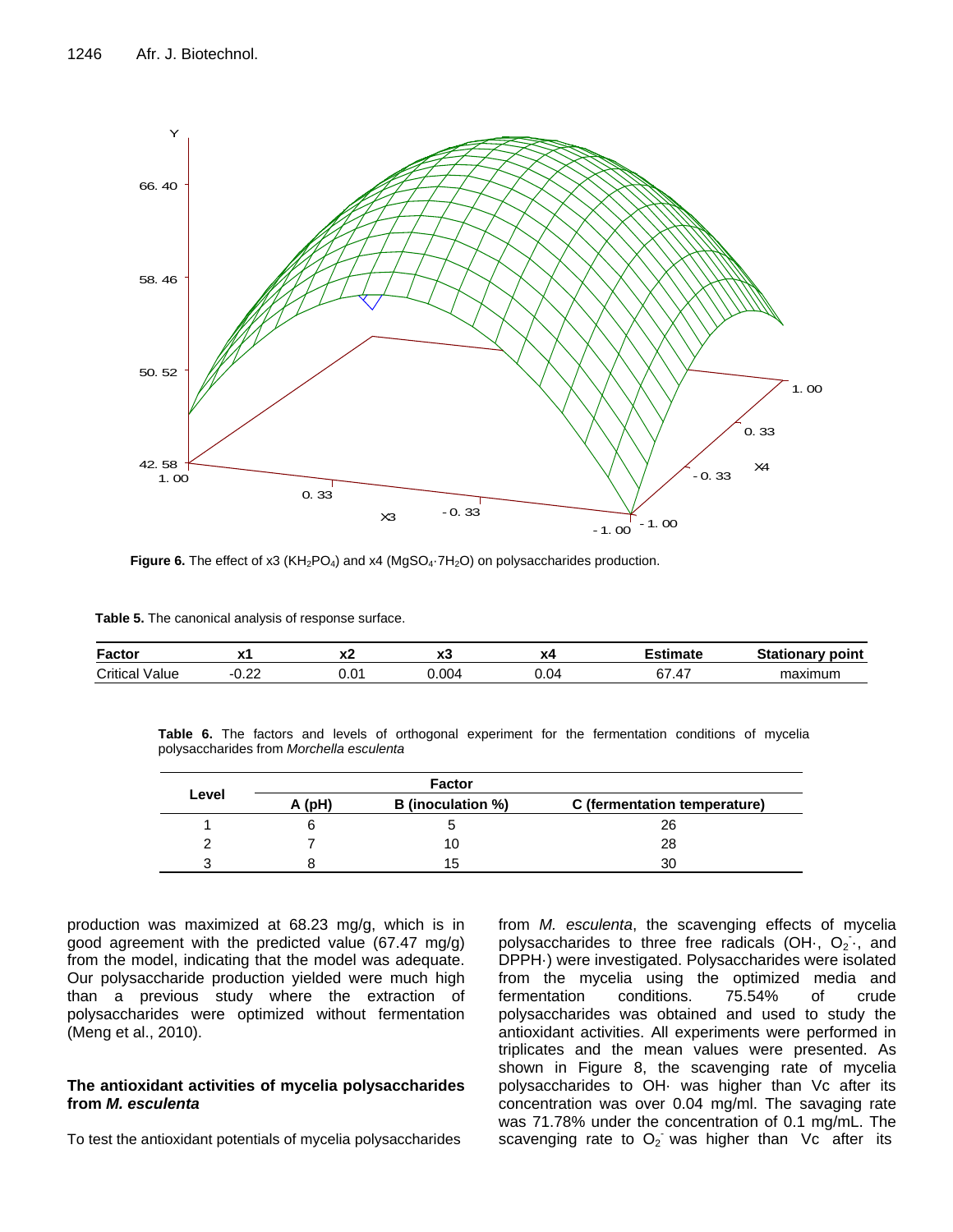| <b>Experiment</b> |       | <b>Factor</b> |       | Production rate of     |
|-------------------|-------|---------------|-------|------------------------|
| number            | A     | в             | C     | polysaccharides (mg/g) |
|                   |       |               |       | 57.82                  |
| 2                 |       |               |       | 65.38                  |
| 3                 |       |               | 3     | 41.58                  |
| 4                 |       |               | 2     | 60.43                  |
| 5                 | 2     |               | 3     | 68.61                  |
| 6                 | 2     | 3             |       | 59.42                  |
|                   | 3     |               | 3     | 53.21                  |
| 8                 | 3     |               |       | 61.36                  |
| 9                 | 3     |               | 2     | 58.75                  |
| K <sub>1</sub>    | 54.94 | 57.15         | 59.53 |                        |
| K <sub>2</sub>    | 62.82 | 65.12         | 61.52 |                        |
| K <sub>3</sub>    | 57.77 | 53.25         | 54.47 |                        |
| R                 | 7.89  | 11.87         | 7.053 |                        |

**Table 7.** The results of orthogonal experiment for the fermentation conditions of mycelia polysaccharides from *M. esculenta.*



**Figure 7.** *Morchella esculenta* mycelia growth curve with polysaccharide production. Values presented are means  $\pm$  S.D. of the three parallel experiments.

concentration was over 0.02 mg/ml. At the concentration of 0.04 mg/ml, the scavenging rate reached 79.34% (Figure 9). Since  $O_2$  is a free radical that was produced during metabolism, accumulation of this radical in the human body results in decrease in immunity. Mycelia polysaccharides can protect human by scavenging free radicals. The *M. esculenta* mycelia polysaccharides were also able to remove DPPH with a scavenging rate of 58.74 % at the concentration of 0.1 mg/ mL. The scavenging ability was greater than Vc when its concentration was greater than 0.06 mg/mL. The scavenging rate increased with the concentration of

mycelia polysaccharides (Figure 10).

#### **Conclusion**

The mycelia from *M. esculenta* were able to undergo liquid fermentation to produce abundant mycelia polysaccharides using soybean residues. The fermentation media and conditions were optimized using the response surface methodology and a three-factor – three-level orthogonal design. The mycelia polysaccharides from *M. esculenta* had strong antioxidant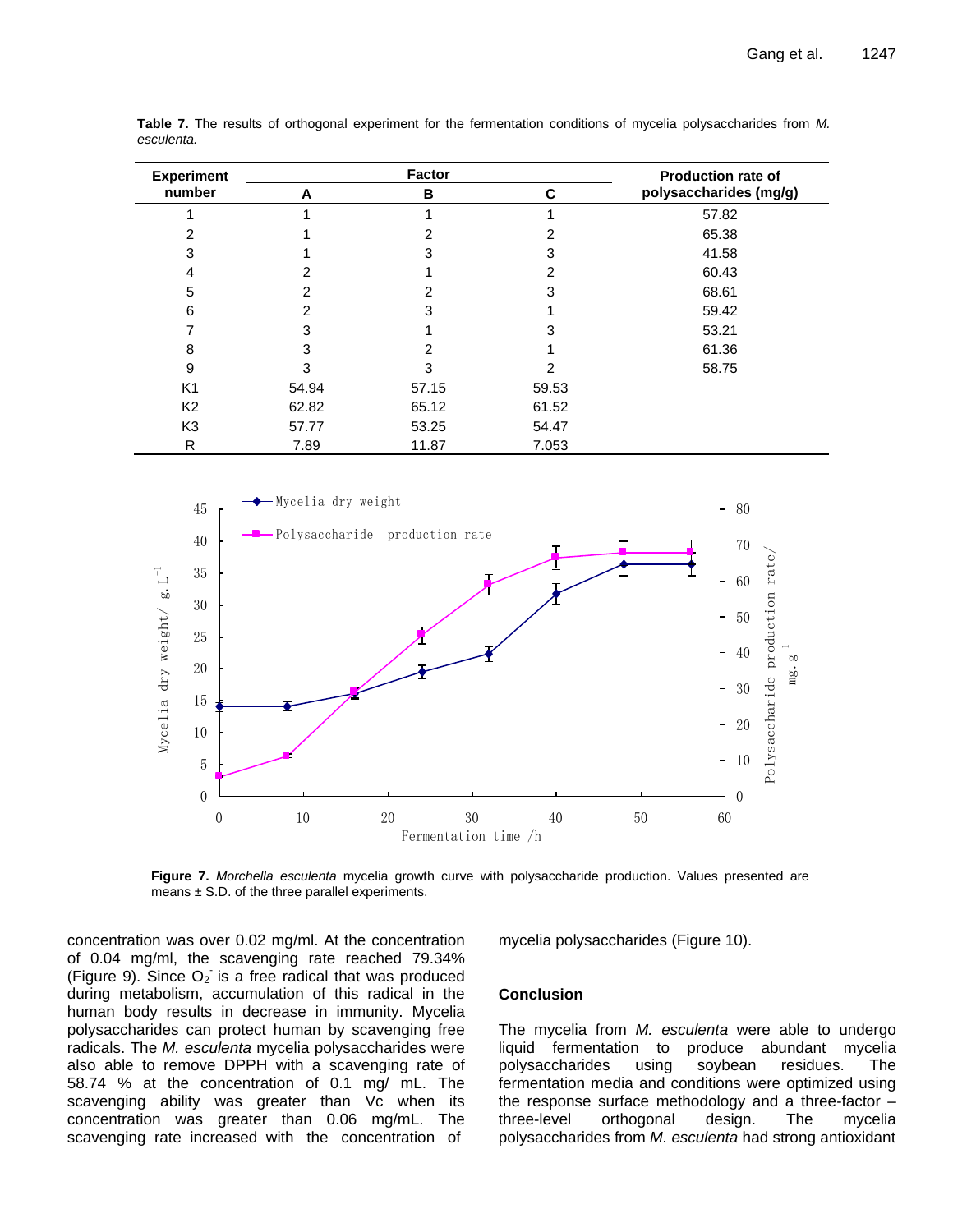

**Figure 8.** The scavenging effect of *M. esculenta* mycelia polysaccharides and Vc on hydroxyl radicals. Data are presented as means  $\pm$  SD; n=3.



**Figure 9.** The scavenging effect of *M. esculenta* mycelia polysaccharides and Vc on superoxide anion radicals. For each point, values are presented as the mean  $\pm$  SD from three replicates.

activities *in vitro*, which provide an explanation for their beneficial therapeutic effects. Our results provide a reference for large-scale isolation of polysaccharides by *M. esculenta* using industrial fermentation.

## **ACKNOWLEDGEMENTS**

The authors would like to thank the financial support by the Basic University Science Program (DC10020106).